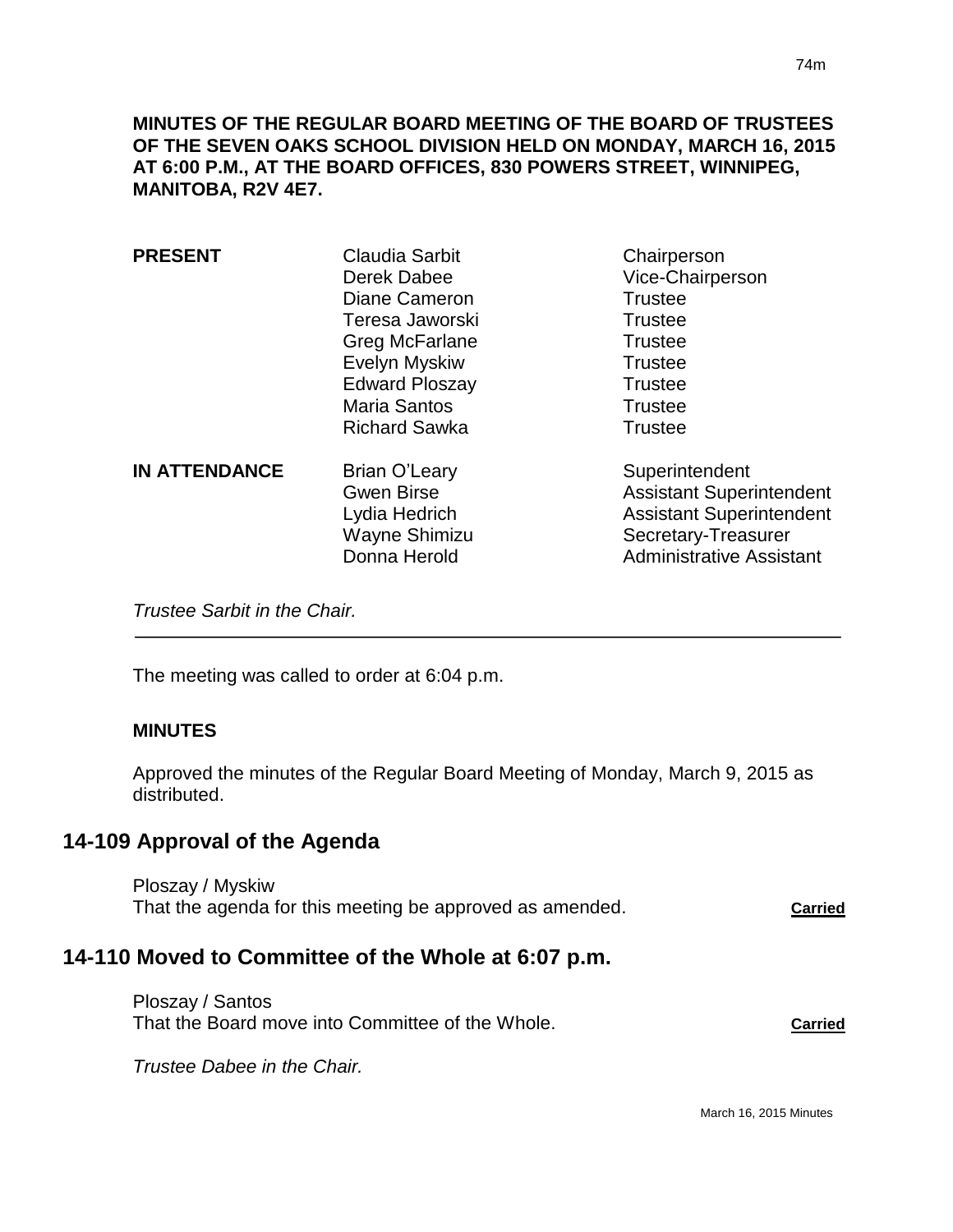## **OFFICER'S REPORTS**

Trustees Jaworski and Sawka reported on developments arising from collective bargaining.

## **SUPERINTENDENTS' PERSONNEL REPORT**

## **14-111 Superintendents' Personnel Report**

Jaworski / Santos That the Superintendents' Personnel Report be ratified. **Carried**

## TEACHER APPOINTMENTS

Patrick Ames was appointed to a full-time (1.00) Limited Teacher-General (Term) contract effective September 8, 2015 to June 30, 2016.

Bryan Clendenan was appointed to a full-time (1.00) Limited Teacher-General (Term) contract effective February 13, 2015 to March 27, 2015.

M. Jordann Harvey was appointed to a full-time (1.00) Limited Teacher-General (Term) contract effective September 8, 2015 to June 30, 2016.

Carol Kalinsky was appointed to a full-time (1.00) Limited Teacher-General (Term) contract effective March 2, 2015 (indefinite).

Roswitha Nowak was appointed to a part-time (.50) Limited Teacher-General (Term) contract effective February 4, 2015 to March 27, 2015.

Kirstine Reyes was appointed to a full-time (1.00) Limited Teacher-General (Term) contract effective April 6, 2015 to June 30, 2015.

Nick Serduletz was appointed to a full-time (1.00) Limited Teacher-General (Term) contract effective September 8, 2015 to June 30, 2016.

Kyle Warnica was appointed to a full-time (1.00) Limited Teacher-General (Term) contract effective March 2, 2015 to April 13, 2015.

### SUBSTITUTE TEACHER APPOINTMENT

Adam Martini was appointed to a Substitute Teacher contract effective the 2014-2015 school year.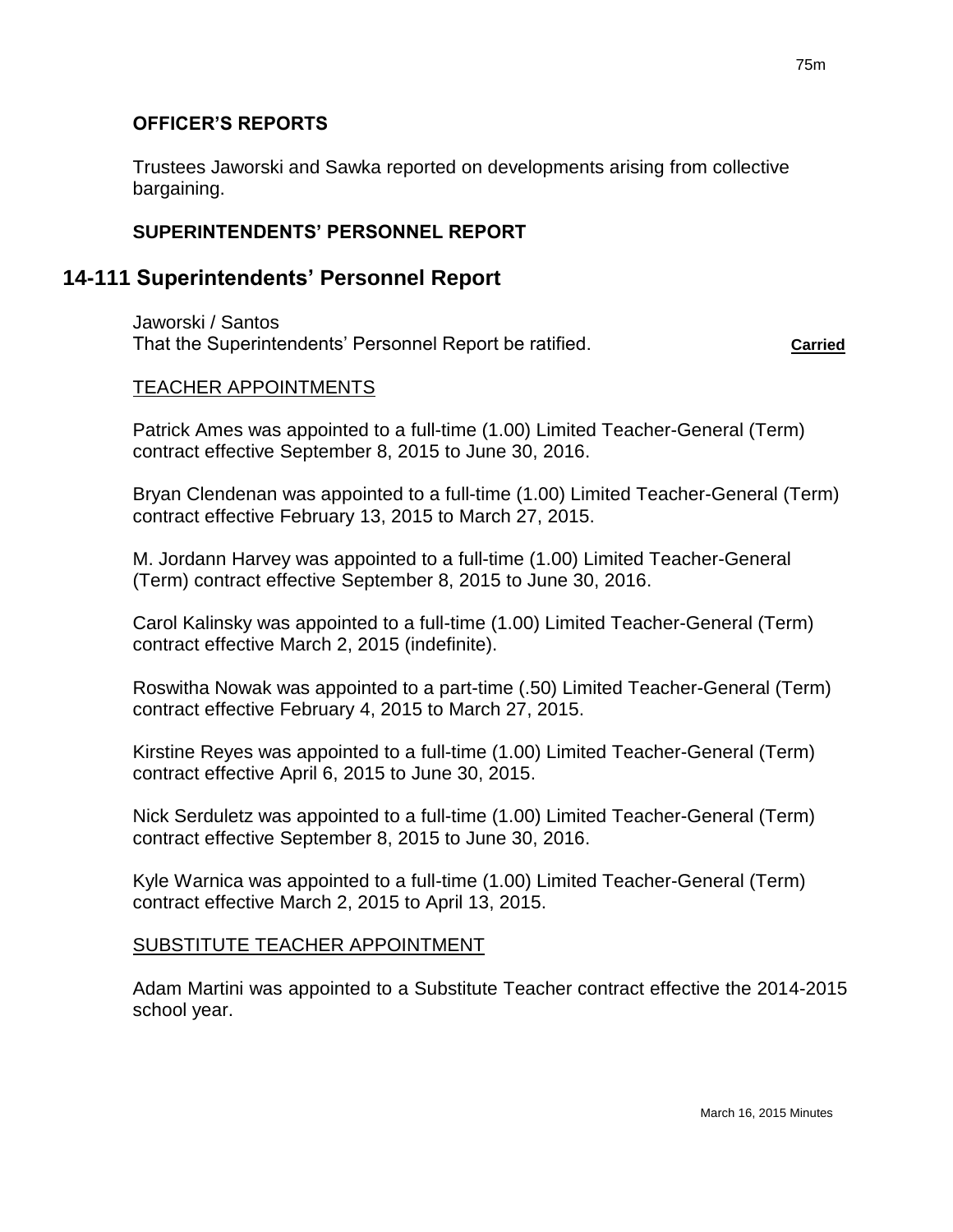## **SUPERINTENDENTS' PERSONNEL REPORT**

## TEACHER LEAVE OF ABSENCES

The following were granted leaves of absence, without pay, effective the 2015-2016 school year:

| Lisa Meyers (1.00)  | Nathalie Rousseau (.50)  |
|---------------------|--------------------------|
| Jane Nicholls (.50) | Alison Wells-Dyck (1.00) |

Krista Ballantyne was granted a leave of absence, full-time (1.00), without pay, effective April 5, 2015 to June 30, 2015.

## TEACHER MATERNITY AND PARENTAL LEAVE

Stacey Kwiatkowski was granted maternity and parental leave effective April 20, 2015 to April 20, 2016.

### TEACHER RETIREMENT

Lori Riediger gave notice of intent to retire effective June 30, 2015.

## EDUCATIONAL ASSISTANT APPOINTMENT

Marcy Hubel was appointed to a full-time (6.5 hours per day) Educational Assistant position effective March 2, 2015.

## EDUCATIONAL ASSISTANT RESIGNATIONS

Virginia Bobrowski gave notice of intent to resign effective March 27, 2015.

Kyle McCartney gave notice of intent to resign effective March 12, 2015.

## **SUPERINTENDENTS' REPORT**

The following matters were received as information:

- **Personnel Matters.**
- Precinct E Update.
- 2015-2016 Divisional Plan Update.

### *Trustee McFarlane here enters the meeting at 6:28 p.m.*

- Manitoba School Boards Association Resolutions Update.
- **Draft Trustee Plaque.**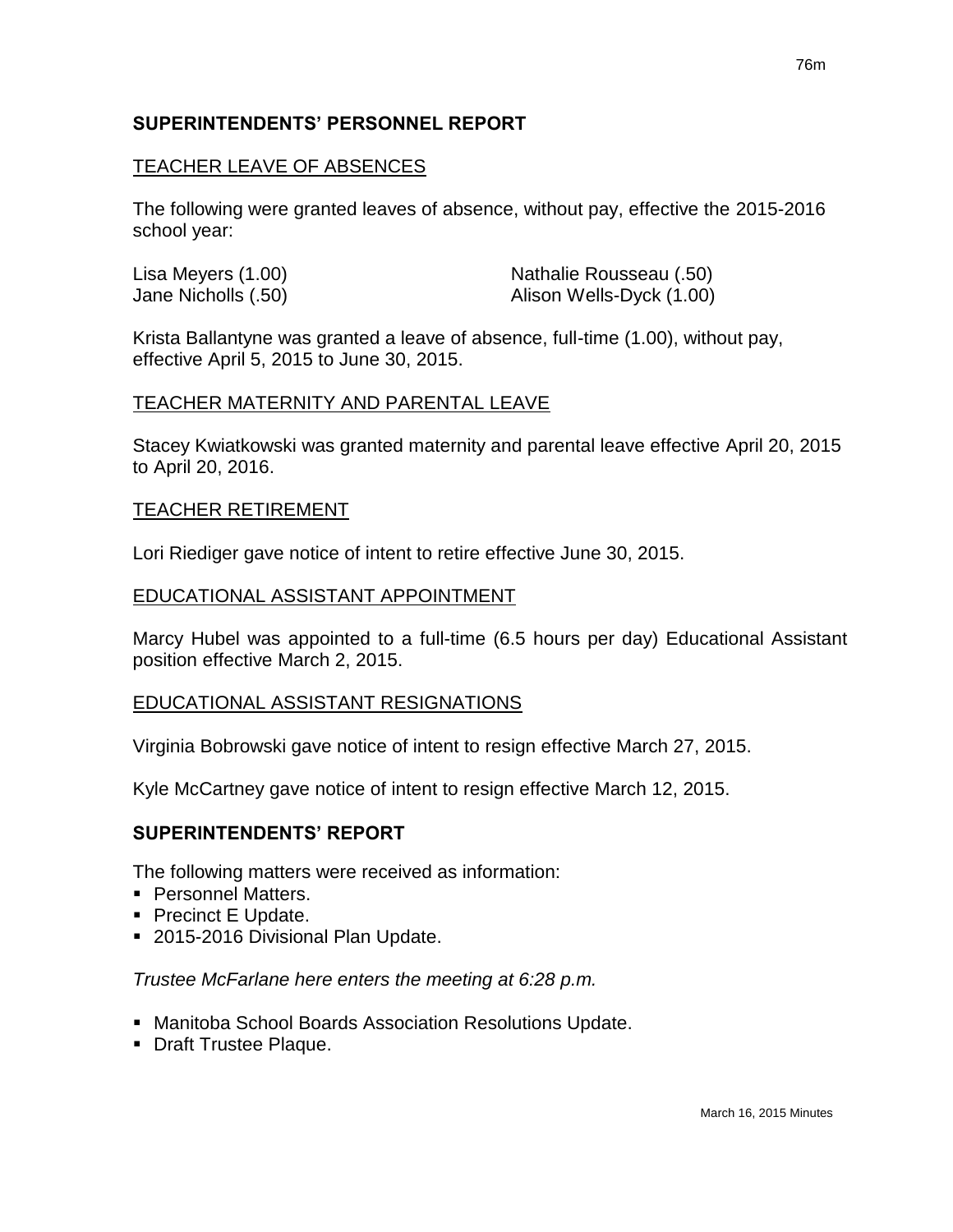*Trustee Sarbit in the Chair*

## **SPECIAL ORDERS**

## **7:30 p.m. Presentation: Literacy and Numeracy**

Belmont School, Governor Semple School and École Leila North Community School.

## **14-112 By-Law 1-2015**

### Jaworski / Ploszay

That By-Law No. 1-2015 for the purpose of borrowing the sum of \$5,617,900.00 dollars for the purpose of the new K-5 French Immersion École Rivière-Rouge (\$741,000.00), Maples Collegiate Roof Replacement Phase 1 (\$5,900.00), Victory School Stand Alone Childcare (\$111,600.00), Garden City Collegiate East Wing Exterior Wall Replacement (\$1,522,200.00), Garden City Collegiate Science Room Upgrade (\$6,500.00), new dual K-8 Amber Trails School (\$3,223,800.00), Two unlinked Portable Classrooms at West St. Paul School (\$400.00), Two un-linked Portable Classrooms at École Belmont School (\$400.00), and West St. Paul Elevator and Grooming Room (\$6,100.00) be given second reading. **Carried**

## **14-113 By-Law 1-2015**

Myskiw / Santos

That By-Law No. 1-2015 for the purpose of borrowing the sum of \$5,617,900.00 dollars for the purpose of the new K-5 French Immersion École Rivière-Rouge (\$741,000.00), Maples Collegiate Roof Replacement Phase 1 (\$5,900.00), Victory School Stand Alone Childcare (\$111,600.00), Garden City Collegiate East Wing Exterior Wall Replacement (\$1,522,200.00), Garden City Collegiate Science Room Upgrade (\$6,500.00), new dual K-8 Amber Trails School (\$3,223,800.00), Two unlinked Portable Classrooms at West St. Paul School (\$400.00), Two un-linked Portable Classrooms at École Belmont School (\$400.00), and West St. Paul Elevator and Grooming Room (\$6,100.00) be given third and final reading, be signed and sealed. **Carried**

## **CONSENT AGENDA**

## **14-114 Consent Agenda**

Cameron / McFarlane That the Consent Agenda be approved. **Carried**

77m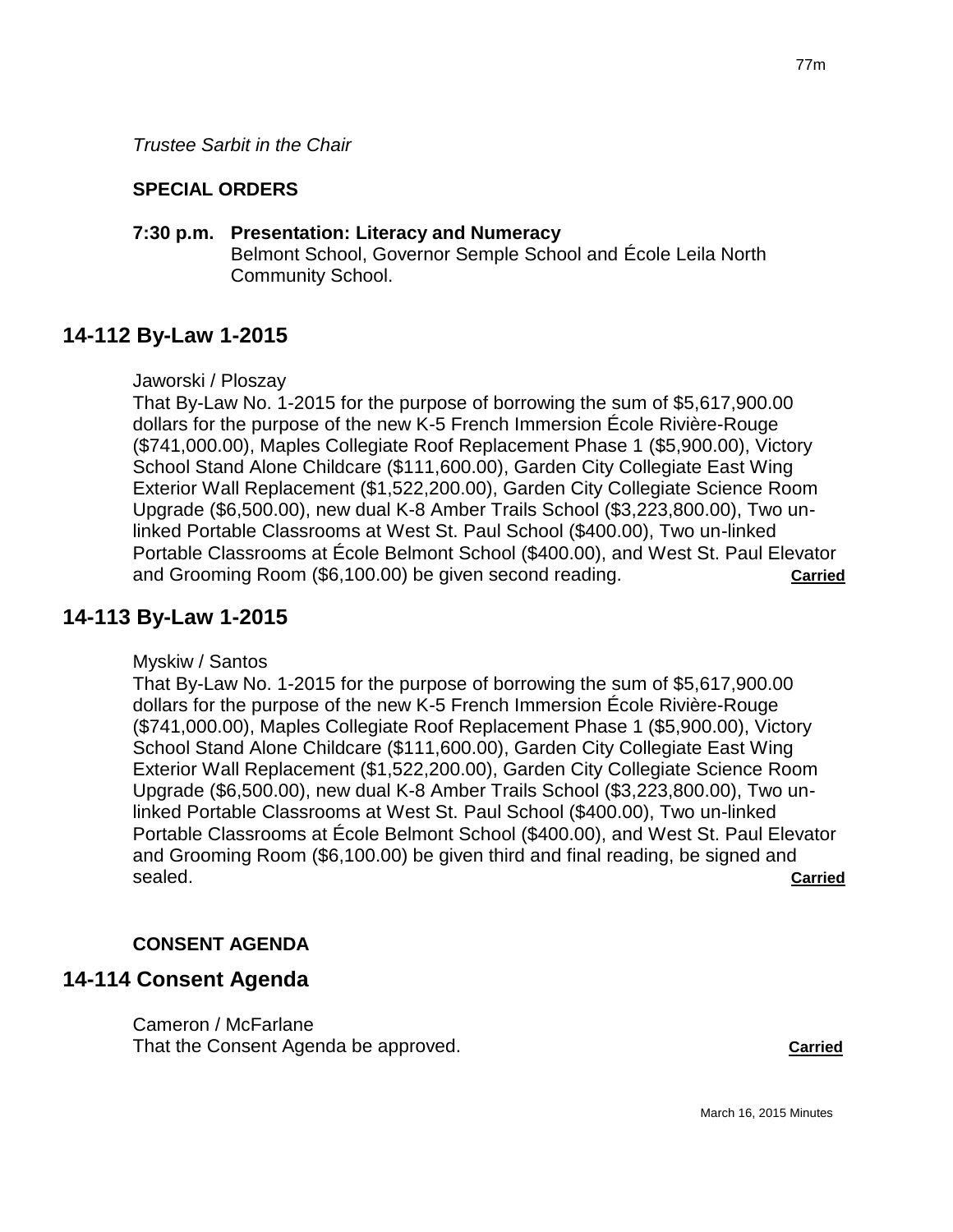## **CONSENT AGENDA**

## Expenditure Listing to March 16, 2015

That cheques #2151878 to #2152321, and #926 to #949, US cheques #215071 to #215083, direct deposits #20154520-20155747, and pre-authorized debits #2015091- 2015138 in the amount of \$8,428,295.64 be approved.

## Dyregrov Robinson Inc. Invoice No. 6077

That Invoice No. 6077 for the Garden City Collegiate Skill Build Addition project in the amount of \$5,985.00 be paid to Dyregrov Robinson Inc.

## Number Ten Architectural Group Invoice No. 14199

That Invoice No. 14199 for the Garden City Collegiate Skill Build Addition project in the amount of \$22,158.77 be paid to Number Ten Architectural Group.

### Prairie Architects Inc. Invoice No. 4533

That Invoice No. 4533 for the R.F. Morrison Addition project in the amount of \$2,740.31 be paid to Prairie Architects Inc.

## QCA Building Envelope Ltd. Invoice No. 738

That Invoice No. 738 for the New École Rivière-Rouge project in the amount of \$1,732.50 be paid to QCA Building Envelope Ltd.

## Stantec Architecture Ltd. Invoice No. 932729

That Invoice No. 932729 for the Garden City Collegiate East Wall/Roof replacement project in the amount of \$6,173.37 be paid to Stantec Architecture Ltd.

### Gardon Construction Ltd. Certificate of Payment No. 6

That Certificate of Payment No. 6 for the MET School Relocation project in the amount of \$174,857.24 be paid to Gardon Construction Ltd.

### Statutory Holdback on Certificate of Payment No. 6

That the 7.5% Statutory Holdback on Certificate of Payment No. 6 for the MET School Relocation project in the amount of \$13,502.49 be paid to the Seven Oaks School Division/Gardon 456 account.

### **NEW BUSINESS**

Trustee Dabee discussed the article: Public, private, enrolment, home-schooling all increase, Winnipeg Free Press, March 14, 2015.

## **ITEMS OF INFORMATION**

Trustee Myskiw informed the Board about the upcoming Citizens on Patrol information evening at West St. Paul School, May 7, 2015 from 6:30 p.m. to 8:30 p.m.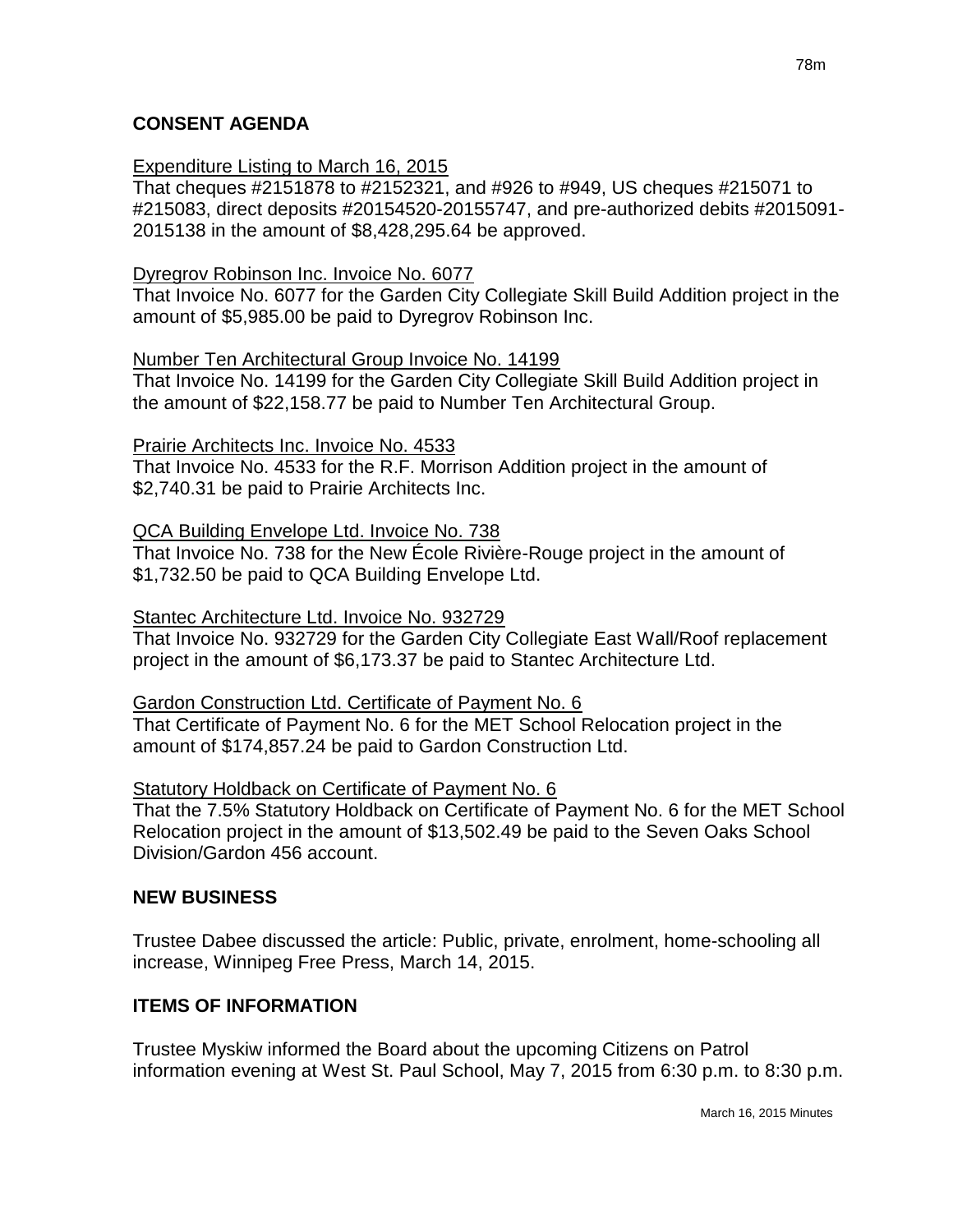## **CORRESPONDENCE**

- Honourable Peter Bjornson, Minister of Education and Advanced Learning. Manitoba's Celebration of Excellence in Teaching - Minister's Awards.
- **MSBA ebulletin March 11, 2015.**
- ALLAboard: Manitoba's Poverty Reduction and Social Inclusion Strategy Winter 2015.
- Craig Bachynski, Number Ten Architectural Group. MET School Relocation Change Order #11 and 12.
- Manitoba News Release. Government announces new funding to support nutrition programs.
- Doreen Devloo, Sales & Leasing, Manitoba Hydro. Surplus Corporation Property Notice.
- **Pembina Trails School Division. 2015-2016 Budget Announcement.**
- **EXTERN** Letters to Nancy MacDonald, MacLean's Magazine. Students from Edmund Partridge School - Cara Kolt's class.

# **14-115 Moved to Committee of the Whole at 9:27 p.m.**

Jaworski / Ploszay That the Board move into Committee of the Whole. **Carried**

*Trustee Dabee in the Chair.*

## **SUPERINTENDENTS' REPORT**

The following matters were received as information:

- **Meeting with the Opposition Leader.**
- **Letter to Manitoba Hydro.**
- Communications to staff.

*Trustee Sarbit in the Chair.*

# **14-116 14th Annual Keeping the Fires Burning**

Jaworski / Ploszay That the Board purchase a table (10 tickets) to the 14th Annual Keeping the Fires Burning dinner on June 18, 2015 (\$1,250.00). **Carried**

# **14-117 Winnipeg Symphony Orchestra**

Jaworski / Cameron

That the Board donate \$1,000 to the Winnipeg Symphony Orchestra in support of Sistema Winnipeg. **Carried**